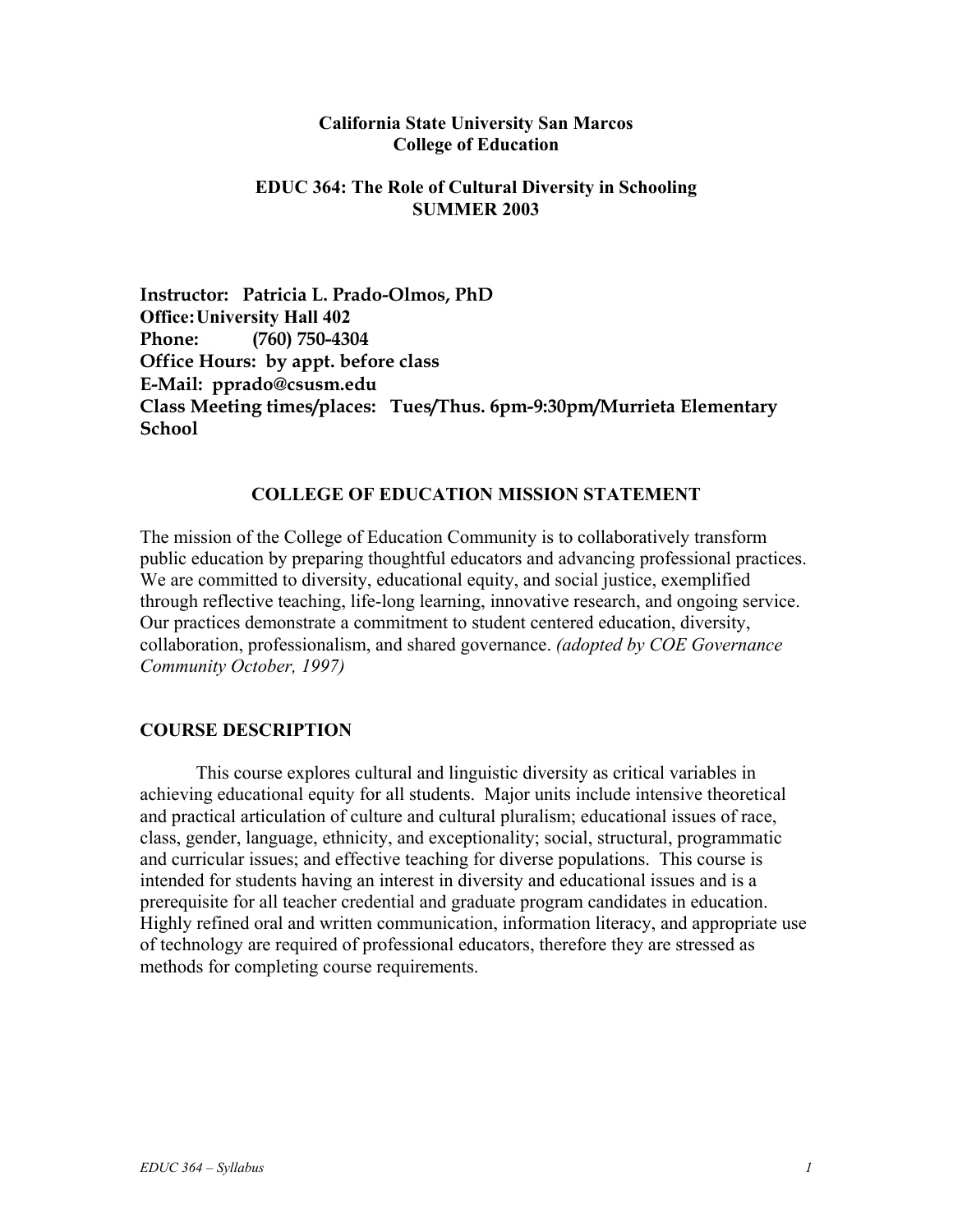## **INFUSION**

**A**uthorization to **T**each English Learners. This credential program has been specifically designed to prepare teachers for the diversity of languages often encountered in California public school classrooms. The authorization to teach English learners is met through the infusion of content and experiences within the credential program, as well as additional coursework. Students successfully completing this program receive a credential with authorization to teach English learners.

> (approved by CCTC in SB 2042 Program Standards, August 02))

Students with Disabilities Requiring Reasonable Accommodations. Students are approved for services through the Disabled Student Services Office (DSS). This office is located in Craven Hall 5205, and can be contacted by phone at (760) 750-4905, or TTY (760) 750-4909. Students authorized by DSS to receive reasonable accommodations should meet with their instructor during office hours or, in order to ensure confidentiality, in a more private setting.

### **STANDARD ALIGNMENT:**

The course objectives, assignments, and assessments have been aligned with the CCTC standards for Multiple Subjects Credential. Please be sure to incorporate artifacts from this class into your final comprehensive portfolio. The following standards are addressed in this class:

Standard 3: Relationships between theory and practice

Standard 4: Pedagogical thought and reflective practice

Standard 5: Equity, Diversity, and access to the core curriculum

Standard 10: Preparation for learning to create a supportive, healthy environment for student learning

Standard 11: Preparation to use educational ideas and research

Standard 12: Profession perspectives toward student learning and the teaching profession

Standard 13: Preparation to teach English learners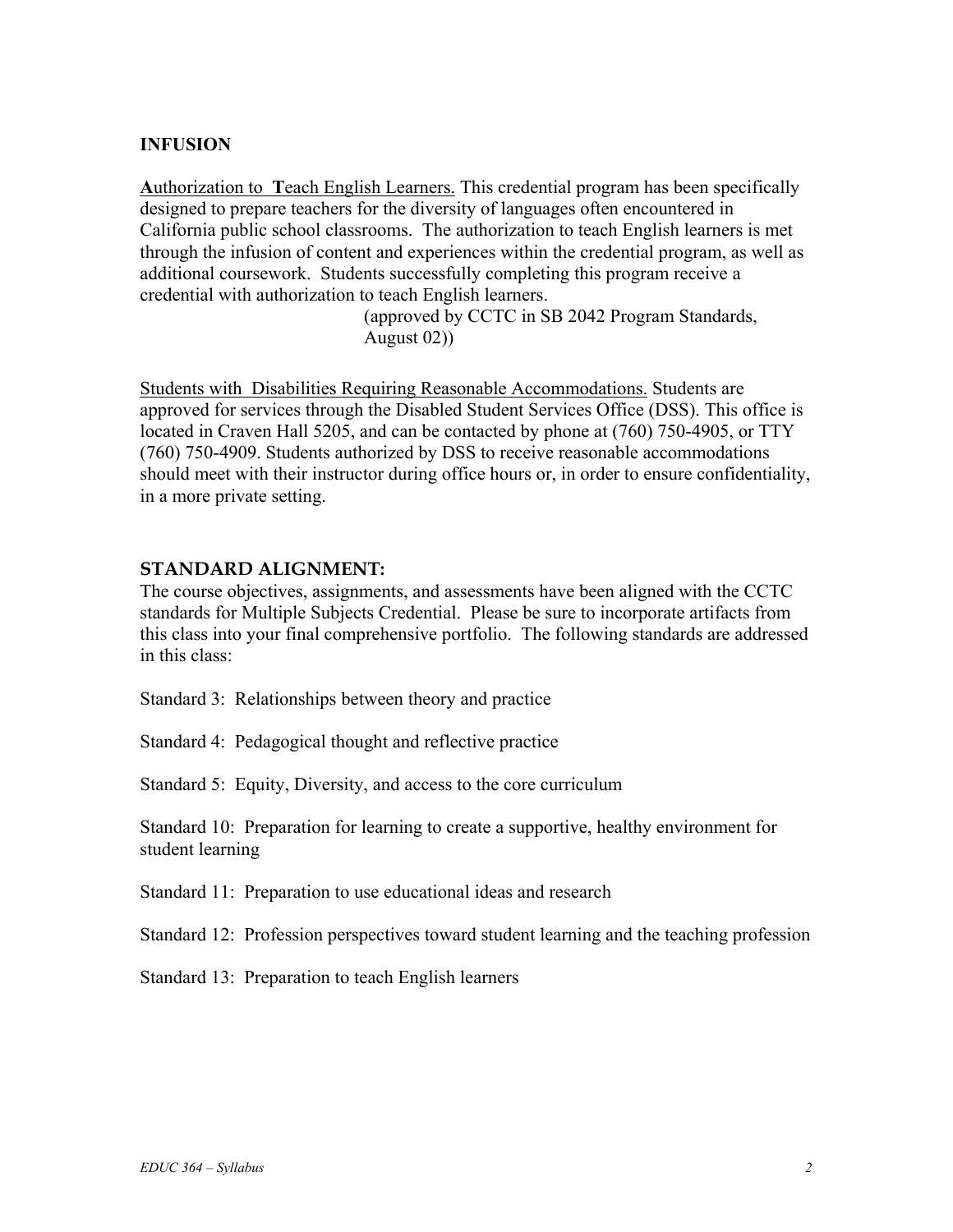## **Teacher Performance Expectation (TPE) Competencies:**

This course is designed to help teachers seeking the Multiple Subjects Credential to develop the skills, knowledge, and attitudes necessary to assist schools and districts in implementing an effective program for all students. The successful candidate will be able to merge theory and practice in order to realize a comprehensive and extensive educational program for all students. The following TPE's are addressed in this course:

### Primary Emphasis:

TPE 8: Learning about students

TPE 11: Social environment

TPE 12: Professional, legal, and ethical obligations

Secondary Emphasis:

TPE 4: Making content accessible

TPE 7: Teaching English learners

TPE 13: Professional growth

### **OBJECTIVES**

Students completing EDUC 364 will be able to demonstrate:

- understanding of various concepts of culture and their applicability to learning, teaching, curricular development and educational reform;
- understanding of the historical and contemporary contexts for multicultural and bilingual education;
- knowledge of the relationships between bilingual and multicultural instruction;
- familiarity with second language acquisition theory and the role of the primary language in second language learning;
- familiarity with various instructional methods and materials appropriate for use in multicultural and multilingual educational settings;
- ability to report, interpret analyze and synthesize complex information, and;
- University-level competence in information literacy, use of technology and oral and written communication.

The Governance Community of the College of Education adopted the following policy on 12/19/97:

## **COLLEGE ATTENDANCE POLICY**

Due to the dynamic and interactive nature of courses in the College of Education, all students are expected to attend all classes and participate actively. At a minimum, students must attend more than 80% of class time, or s/he **may not receive a passing grade** for the course at the discretion of the instructor. Individual instructors may adopt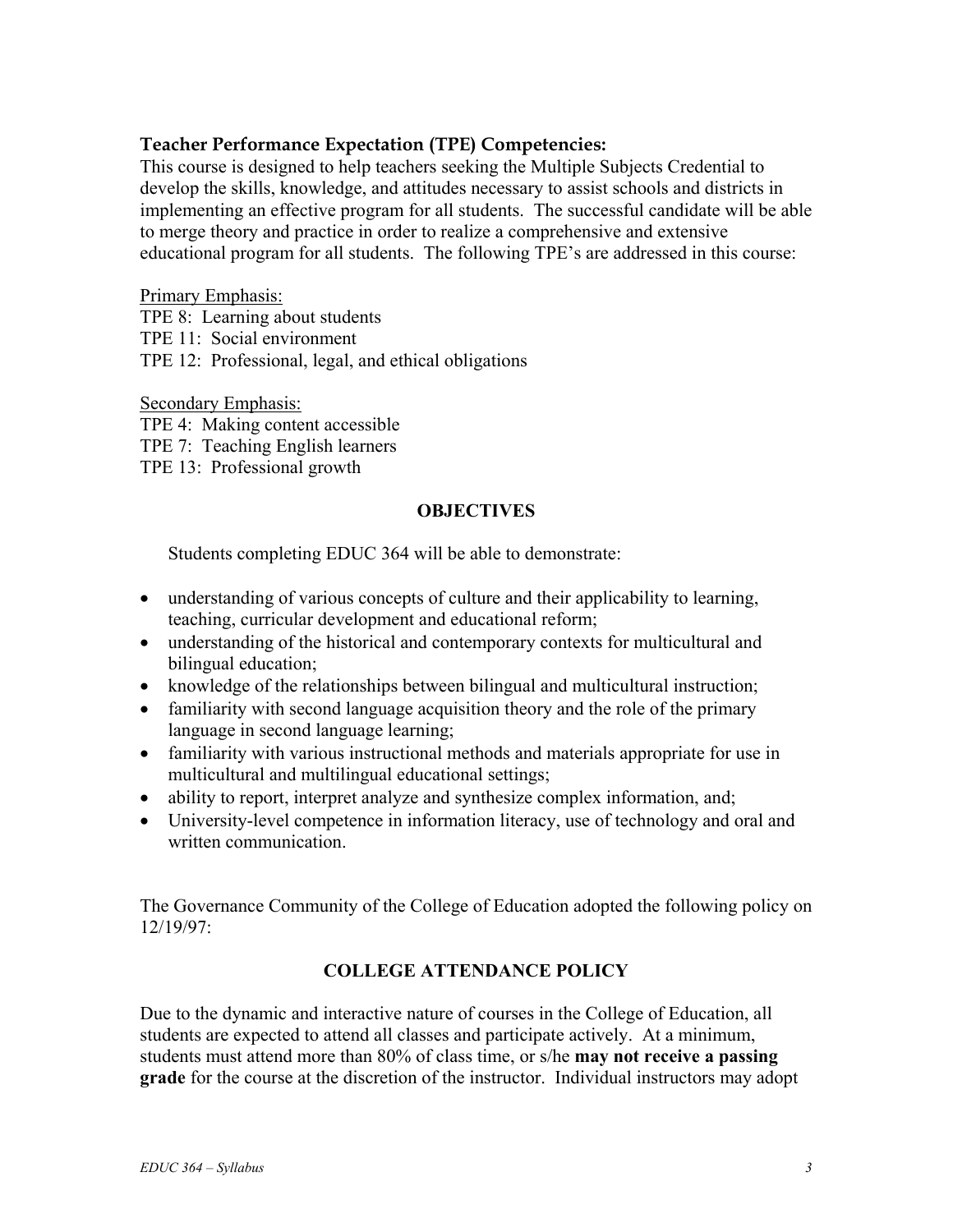more stringent attendance requirements. Should the student have extenuating circumstances, s/he should contact the instructor as soon as possible.

## **ATTENDANCE AND PARTICIPATION**

The course deals with complex material processed in a variety of ways. Structured interactions, group processes, oral presentations, guided discussion of readings, and self-disclosure exercises are the norm. **Students are expected to have read assigned materials by the date indicated in the syllabus, and should be prepared to discuss readings individually or in variously structured groups.** The degree of your engagement in these processes forms the basis for points assigned. Due to the fast paced and highly interactive nature of the course, regular attendance and full participation are expected: teaching and learning is difficult (if not impossible) if one is not present for and engaged in the process. Therefore, the above College Attendance Policy is amplified as follows: 1. Missing more than 1 class meeting will result in the reduction of one letter grade. 2. Arriving late or leaving early on more than two occasions will result in the reduction of one letter grade. 3. Illness and emergency circumstances will be considered/negotiated on a case-by-case basis. These measures should not be considered punitive, as students are expected to establish appropriate personal, academic and career-ladder priorities. Therefore these measures should be viewed as taking appropriate individual responsibility for one's own learning in a democratic, collaborative and reciprocal-learning environment.

### **GRADING**

*Grading Scale:* A=90+, B=80-89, C+=77-79, C=70-76, D=60-69, F=59 or lower. Plus or minus grades are not given except as noted in the following instance. Students taking EDUC 364 as a prerequisite for teacher credential and graduate programs are reminded that the College requires completion of this course with a C+ or higher.

*Submission Schedule:* Work submitted late, but within one week of the due date will be reduced by one letter grade. Work received over one week late receives no credit.

*Grading Emphasis*: Each written assignment will be graded approximately 80% on content and context (detail, logic, synthesis of information, depth of analysis, etc.), and 20% on mechanics (grammar, syntax, spelling, format, uniformity of citation, etc.). All citations, where appropriate, will use APA format. Consult Library Services for the *Manual of Citation of the American Psychological Association,* or other guides to citation.

### **GENERAL CONSIDERATIONS**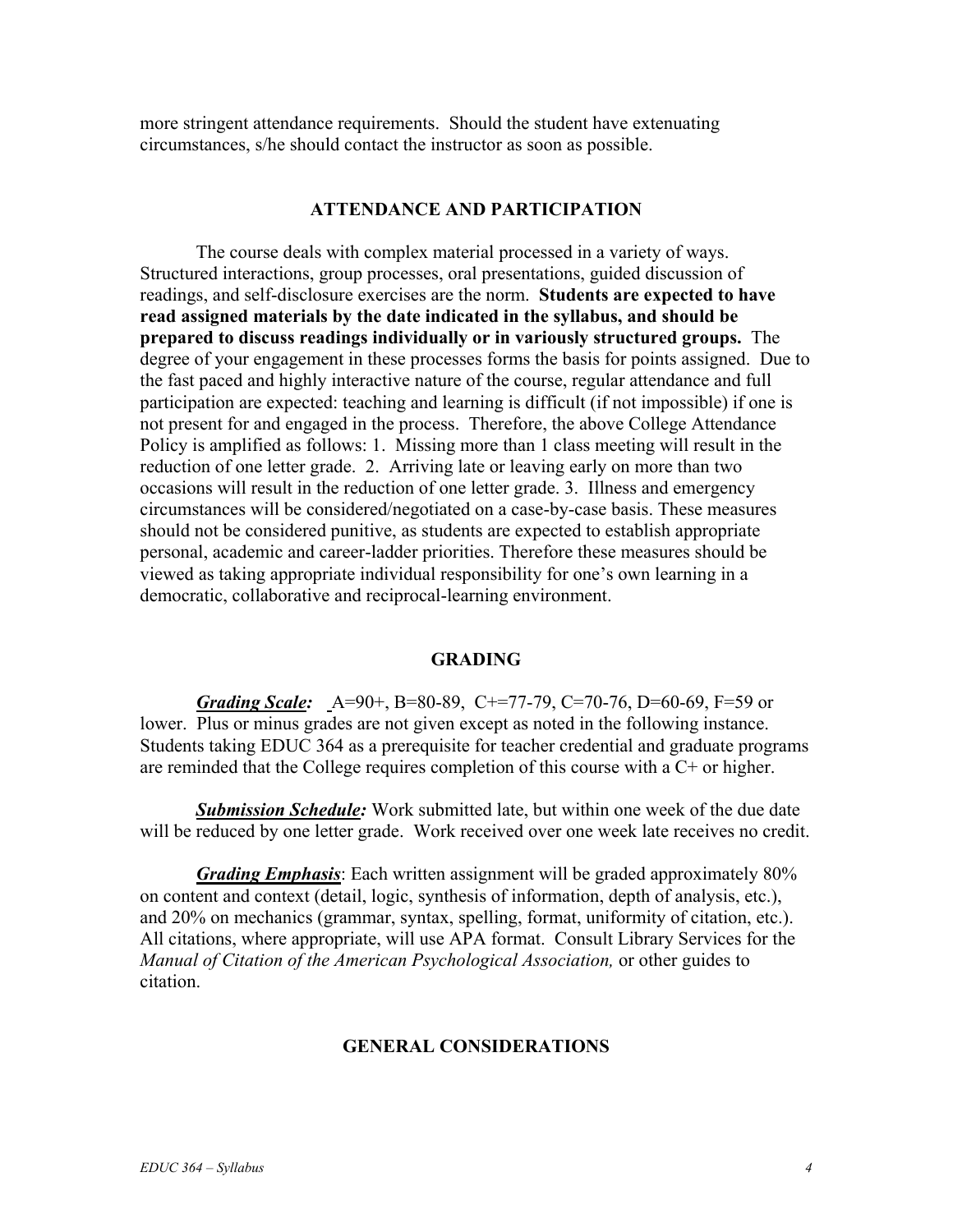*Outcomes and Standards:* The context for, and scope of this course is aligned with standards for the Cross-cultural Language and Academic Development (CLAD) endorsement, as articulated by the California Commission on Teacher Credentialing (CTC), and as approved by the faculty of the College of Education in development of the program approval documents. Further consideration has been given to the alignment of standards for multicultural education as articulated by the National Council for Accreditation of Teacher Education (NCATE), the Interstate New Teacher Assessment and Support Consortium (INTASC), and the National Board for Professional Teaching Standards (NBPTS). Emphasis is placed on learning outcomes (what you know and can demonstrate) rather than on inputs (putting in "seat time", meeting minimum criteria for assignments, checking off tasks and activities), and how these outcomes correspond to your potential to enhance student learning as a new teacher.

*Academic Honesty:* It is expected that each student will do his or her own work, and contribute equitably to group projects and processes. If there is any question about academic honesty, consult the University Catalog.

*Appeals:* Every student has the right to appeal grades, or appeal for redress of grievances incurred in the context of any course. Disputes may be resolved informally with the professor, or through the formal appeal process. For the latter, consult Dr. E. Oliver, Associate Dean.

*Ability:* Every student has the right to equitable educational consideration and appropriate accommodation. Students having differing ability (mobility, sight, hearing, documented learning challenges, first language/English as a second language) are requested to contact the professor at the earliest opportunity. Every effort will be made to accommodate special need. Students are reminded of the availability of Disabled Student Services, the Writing Center, technology assistance in the computer labs, and other student support services available as part of reasonable accommodation for special needs students.

#### **REQUIRED TEXTS**

Banks, J.A. & Banks, C.A. (Eds.). (2003). *Multicultural education, issues and perspectives*. Updated 4<sup>th</sup> ed. New York: John Wiley & Sons, Inc.

Spring, J. *Deculturalization and the struggle for equality*. Third edition. New York: The McGraw Hill Companies, Inc.

Handouts distributed in class.

**NOTE:** Assigned texts and readings **MUST** be brought to **ALL** class sessions.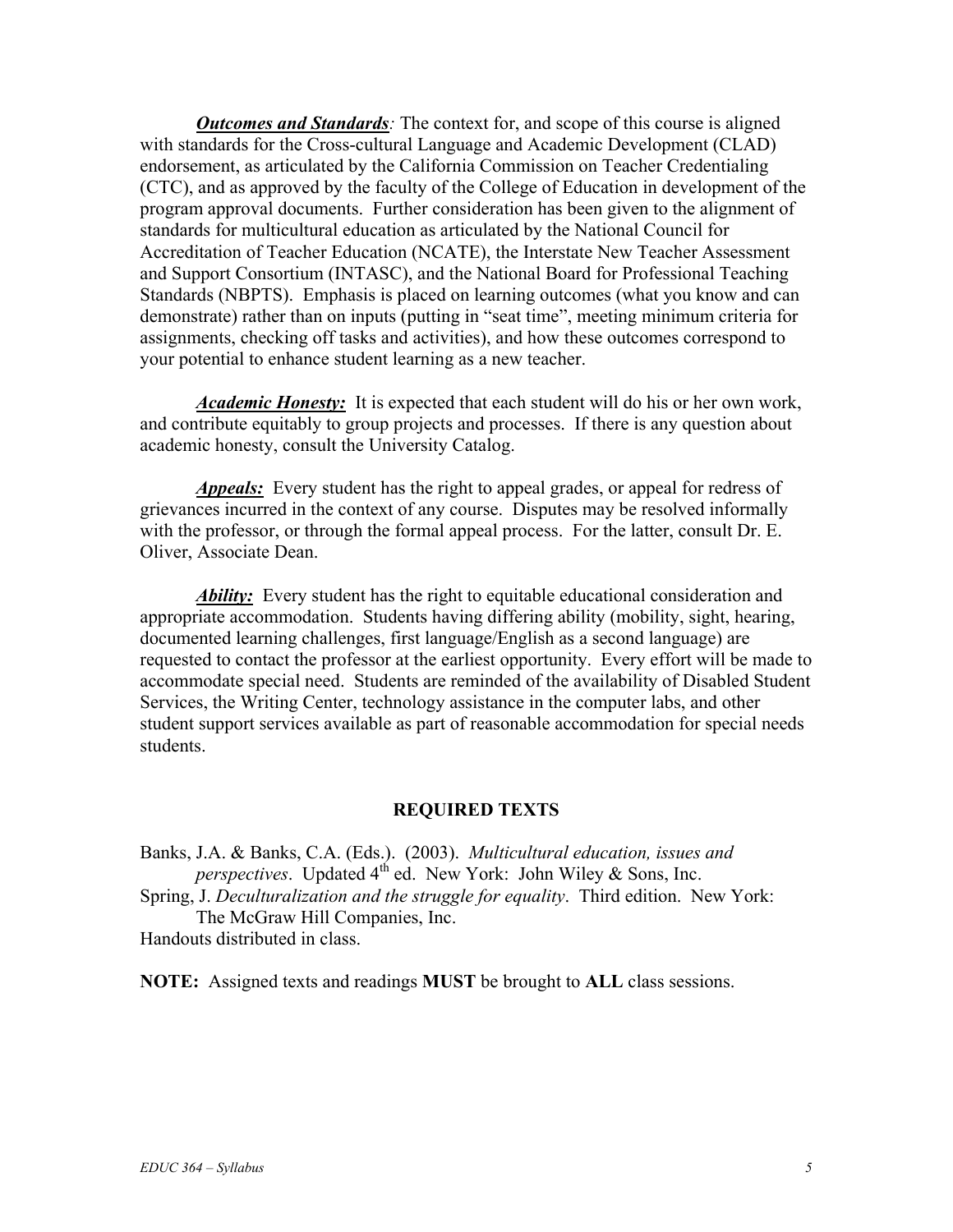## **COURSE REQUIREMENTS**

### **Assignments:**

All assignments are due on the dates indicated. Assignments must be typewritten/word processed, double-spaced and with standard margins. It is expected that all assignments will reflect university-level composition and exposition. Use of electronic spelling and grammar checking is encouraged.

| 1. Personal History                   | 15 pts. |
|---------------------------------------|---------|
| 2. Family Background Assignment       | 15 pts. |
| 3. Literature review and presentation | 30 pts. |
| 4. Outcome Assessment                 | 25 pts. |
| 4. Attendance and Participation       | 15 pts. |

**1. Personal History.** Examining your own culture (15 points).

Write a narrative essay about your own life, describing the experiences that have shaped your views of race, culture, and issues of diversity. Reflect on your own experiences in terms of your cultural identity, your family background, your interactions with others unlike yourself, and other factors determined by your own circumstances and your upbringing. In this assignment, you will explore within yourself, and commit to written form, (1) your identity as a member of a particular cultural/racial/ethnic group. (2) your identity as a learner, (3) and how this affects your potential as a teacher. Include SPECIFIC examples of events and situations that you feel shaped your views on these issues. Be prepared to discuss your assignment within a larger class dialogue on June 5. (TPE 8, 11, 13)

**2. Family Background Assignment**: (15 points) By researching and studying one's own background it is possible to gain an appreciation about ways in which we share many similarities and differences. In this assignment you are to construct a family 'tree' that includes as much information as you can gather about your family background including religious affiliation, ethnicity, culture, language(s), country of origin, education/occupation and any other information you think is of interest and value. The format you use to illustrate the information is up to you. It can be as formal as genealogical tree or informal as a narrative. Of course the depth of this report is somewhat limited by time constraints, personal resources and any information you may have collected prior to this assignment. Please indicate these limitations on your report. This assignment is due on June 5.

(TPE 8, 11, 13)

**3. Literature Presentation/Book Review** (15 pts. Presentation/15 pts. Paper)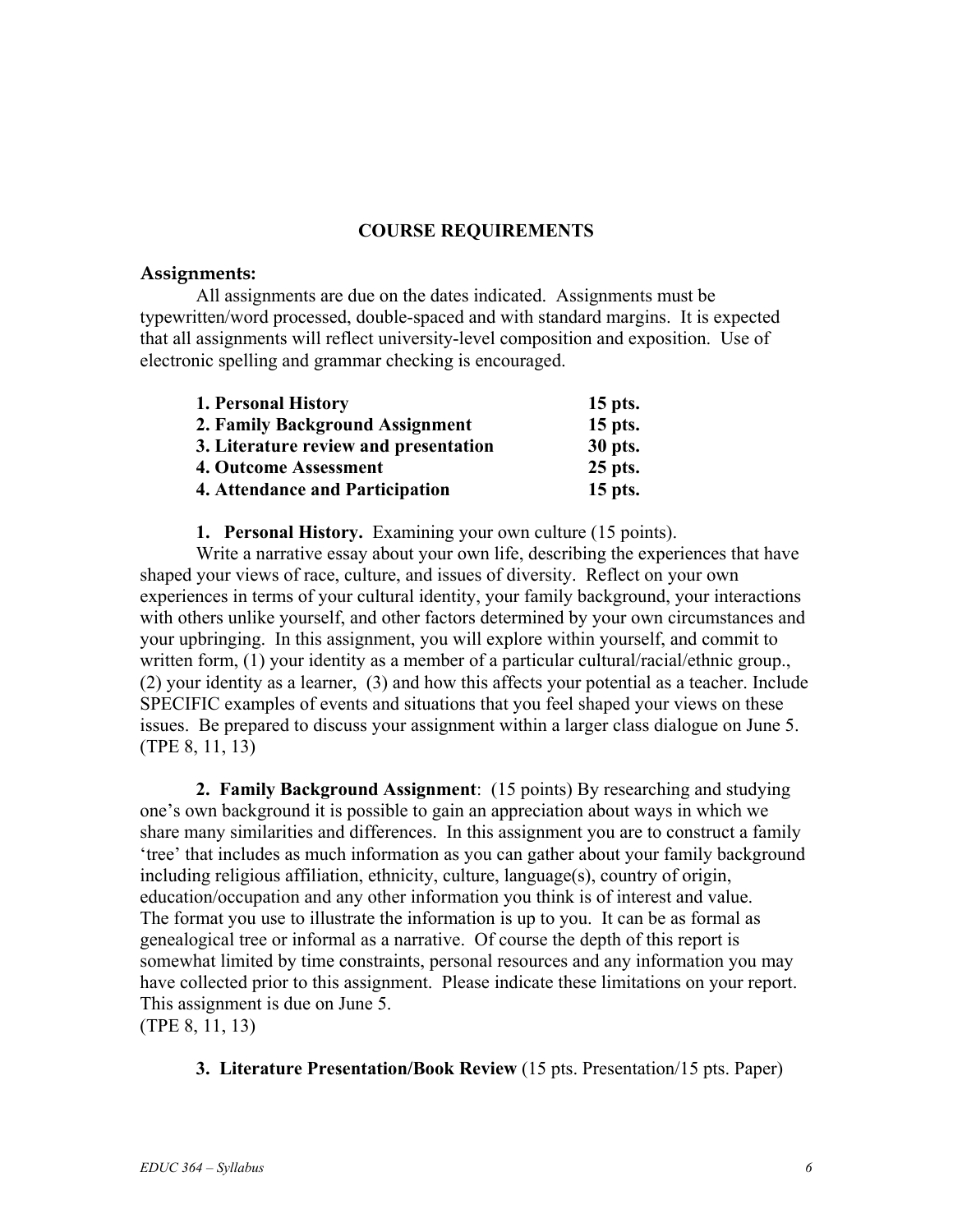Each student will be responsible for a **literature presentation.** In groups of 2 or 3, you will read a book (fiction or non-fiction) written by or about a person from a cultural group different from your own. A list of suggested books is attached to the syllabus. The intent of this assignment is to allow the opportunity to experience the world through someone else's eyes as well as to learn about another cultural group. Your group will be responsible for developing a presentation to the class about the book, about the cultural group described, and about what you learned. Each individual in the group will be responsible for writing a **3-4 page reaction paper**. This paper should focus on your personal reflections about the book and the people/events described. What did you learn about the people described? What did you learn about yourself? How did this book impact your own sense of cultural identity? *Hint:* the best presentations will be creative and interactive and will make connections between the book and the course content. The best reaction papers will be thoughtful, serious and respectful of the author's position and views as well as respectful of your own views.

(TPE 8, 11, 12, 13)

**4. Outcome Assessment.** Your opportunity to examine your own learning (25 points).

You will select the most important learning or **closely related** sets of learning you have acquired during the course. You will write in detail:

- (1) what you learned,
- (2) how you knew you were learning something of significance (assessing your own learning),
- (3) how this will shape your attitudes and demonstrated behaviors as a teacher or in future intercultural interaction, and
- (4) how you will demonstrate overall "cultural competence" (as this definition is developed in class)

Emphasis is placed on your ability to synthesize data around the topic you select, your depth of reflective analysis, your ability to articulate the cognitive, behavioral and affective domains of your learning, and the relationship of this topic to your future growth and professional practice. (3-5 pages) **Outcome assessments are due on the last day of class**. (TPE 4)

**5. Attendance and Participation.** (15 points) Daily Reflections, Quickwrite activities and other in-class assignments are counted as part of the participation points.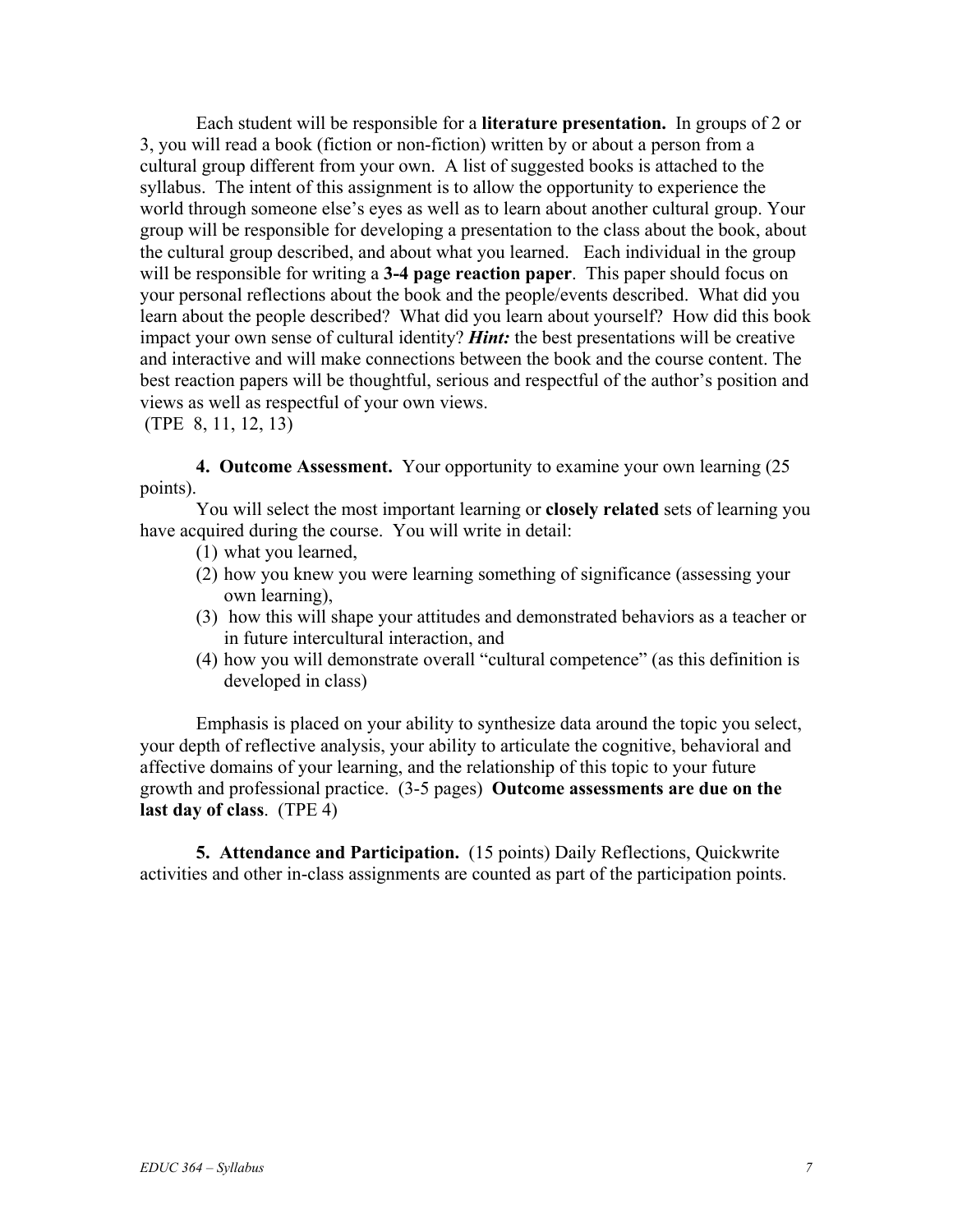# **TENTATIVE COURSE OUTLINE**

The instructor reserves the rights to add, delete, and modify the reading assignments listed below.

| <b>DATE</b> | <b>TOPICS AND ASSIGNMENTS</b>                                                                                    |
|-------------|------------------------------------------------------------------------------------------------------------------|
| 05/27/03    | Introduction - Course Overview, Community Building                                                               |
| 05/29/03    | Culture: Definitions and Meanings - Banks & Banks: Chs. 1 & 2                                                    |
| 06/03/03    | Culture: Cultural Contact<br>Star Trek: Darmok                                                                   |
| 06/05/03    | <b>Personal History/Family Trees Due - Community Sharing</b>                                                     |
| 06/10/03    | Movie Night – Bend it like Beckham                                                                               |
| 06/12/03    | Group Work – Literature Presentation planning                                                                    |
| 06/17/03    | Prejudice, discrimination, and racism – Spring, Chs. 1-5; Banks $\&$<br>Banks: Ch. 3, 9 & 11                     |
| 06/19/03    | Prejudice, discrimination, and racism – Spring, Chs. 1-5; Banks $\&$<br>Banks: Ch. 3, 9 & 11                     |
| 06/24/03    | Aspects of Diversity: Language - Banks & Banks: Ch. 12<br>Work in groups                                         |
| 06/24/03    | Aspects of Diversity: Gender, Social Class & Religion –<br>Banks & Banks: Chs. 4, 5, 6, 7, & 8<br>Work in groups |
| 07/01/03    | Creating Reform: Students and Families - Banks & Banks: Chs.<br>16 & 17                                          |
| 07/03/03    | <b>Literature Presentations - Papers Due</b><br><b>Outcome Assessment Due</b>                                    |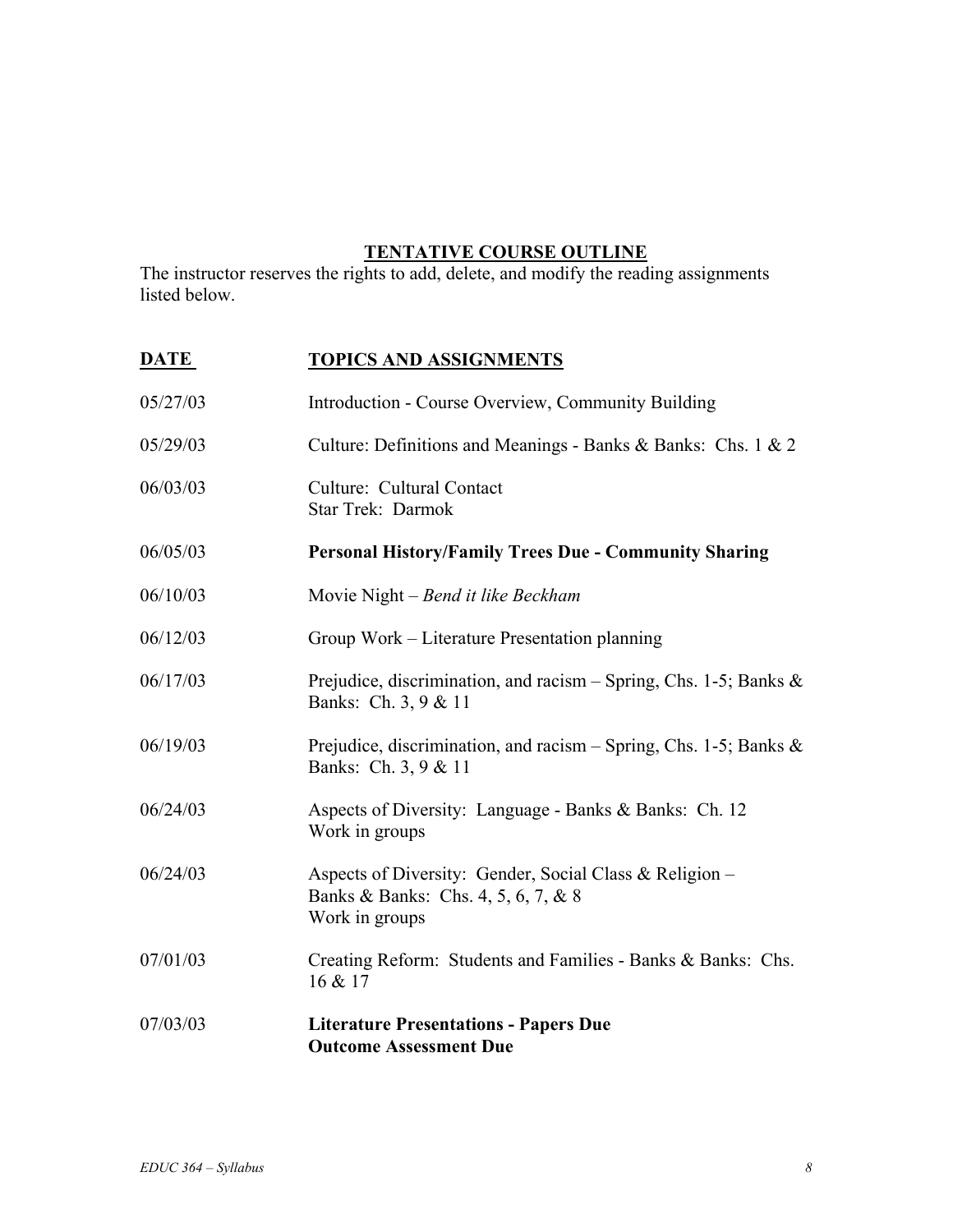# **Suggested Book List**

| Author/Year Published                            | <b>Book Title</b>                           | Publisher                                                  |
|--------------------------------------------------|---------------------------------------------|------------------------------------------------------------|
| Latino authors/stories                           |                                             |                                                            |
| Alvarez, Julia (1001)                            | How The Garcia Girls Lost Their<br>Accents  | Penguin Group                                              |
| Martinez, Ruben (1992)                           | The Other Side                              | <b>Vintage Books</b>                                       |
| Santiago, Esmeralda (1993)                       | When I was Puerto Rican                     | <b>Vintage Books</b>                                       |
| Urrea, Luis                                      | Under the Wire                              |                                                            |
| Villasenor, Victor (1991)                        | Rain of Gold                                | Delta Books                                                |
| <b>Asian/Asian American</b><br>authors/stories   |                                             |                                                            |
| Chang, Jung (1991)                               | Wild Swan                                   | Doubleday                                                  |
| Gardner, Mary                                    | <b>Boat People</b>                          |                                                            |
| Gutterson, Dan (1998)                            | Snow Falling on Cedars                      | Random House                                               |
| Hayslip, LeLy                                    | When Heaven and Earth Changed<br>Places     |                                                            |
| Kingston, Maxine Hong                            | Woman Warrior                               |                                                            |
| Okada, John (1976)                               | No No Boy                                   | San Francisco: The Combined<br>Asian Amer. Res. Proj. Inc. |
| Tan, Amy                                         | The Kitchen God's Wife<br>The Joy Luck Club |                                                            |
|                                                  |                                             |                                                            |
| <b>Black/African American</b><br>authors/stories |                                             |                                                            |
| Angelou, Maya (1969)                             | I Know Why The Caged Bird Sings             | <b>Bantam Books</b>                                        |
| Comer, James (1988)                              | Maggie's American Dream                     | Penguin Books                                              |
| Hurston, Zora Neale (1937)                       | Their Eyes Were Watching God                | Harper Perennial                                           |
| Kozol, Jonathan (1996)                           | Amazing Grace                               | <b>Fawcett Books</b>                                       |
| Morrison, Toni (1970)                            | The Bluest Eye                              | Holt, Rinehard and Winston                                 |

| Native American authors/stories    |                                   |                           |
|------------------------------------|-----------------------------------|---------------------------|
| Crow Dog, Mary (1990)              | Lakota Woman                      | Harper Collins            |
|                                    |                                   |                           |
| Power, Susan                       | <b>Grass Dancer</b>               |                           |
|                                    |                                   |                           |
| Wallis, Michael & Mankiller, Wilma | Mankiller: A Chief and Her People | <b>St. Martin's Press</b> |
| Pearl (1994)                       |                                   |                           |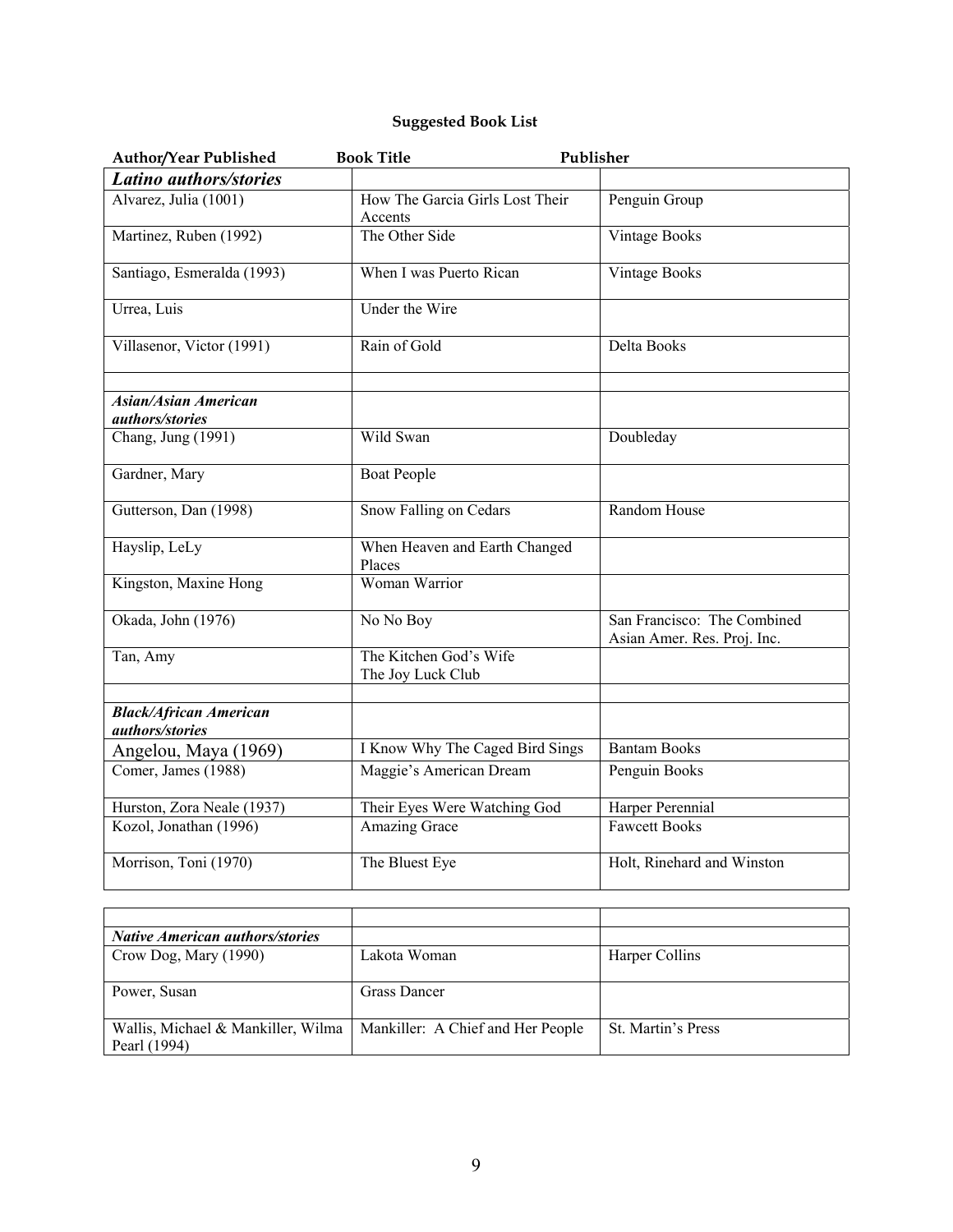| <b>Others</b>           |                                              |                                                |
|-------------------------|----------------------------------------------|------------------------------------------------|
| Cameron, Anne           | Daughters of Copper Woman                    |                                                |
| Chernin, Kim (1994)     | In My Mother's House                         | Harper Perennial                               |
| Hoffman, Eva (1989)     | Lost in Translation                          | Penguin Books                                  |
| Kingsolver, Barbara     | Pigs in Heaven                               |                                                |
| Kozol, Jonathan         | Rachel & Her Children<br>Savage Inequalities | <b>Fawcett Books</b><br>Crown Publishers, Inc. |
| McBride, James (1996)   | The Color of Water                           | <b>Riverhead Books</b>                         |
| McCourt, Frank (1996)   | Angela's Ashes                               | Scribner                                       |
| Orenstein, Peggy (1994) | School Girls                                 | Doubleday                                      |
| Rose, Mike (1989)       | Lives on The Boundary                        | The Free Press                                 |
| Sheehy, Gail            | Spirit of Survival                           |                                                |
| Silko, Leslie           | Ceremony                                     |                                                |
| West, Dorothy           | The Wedding                                  |                                                |